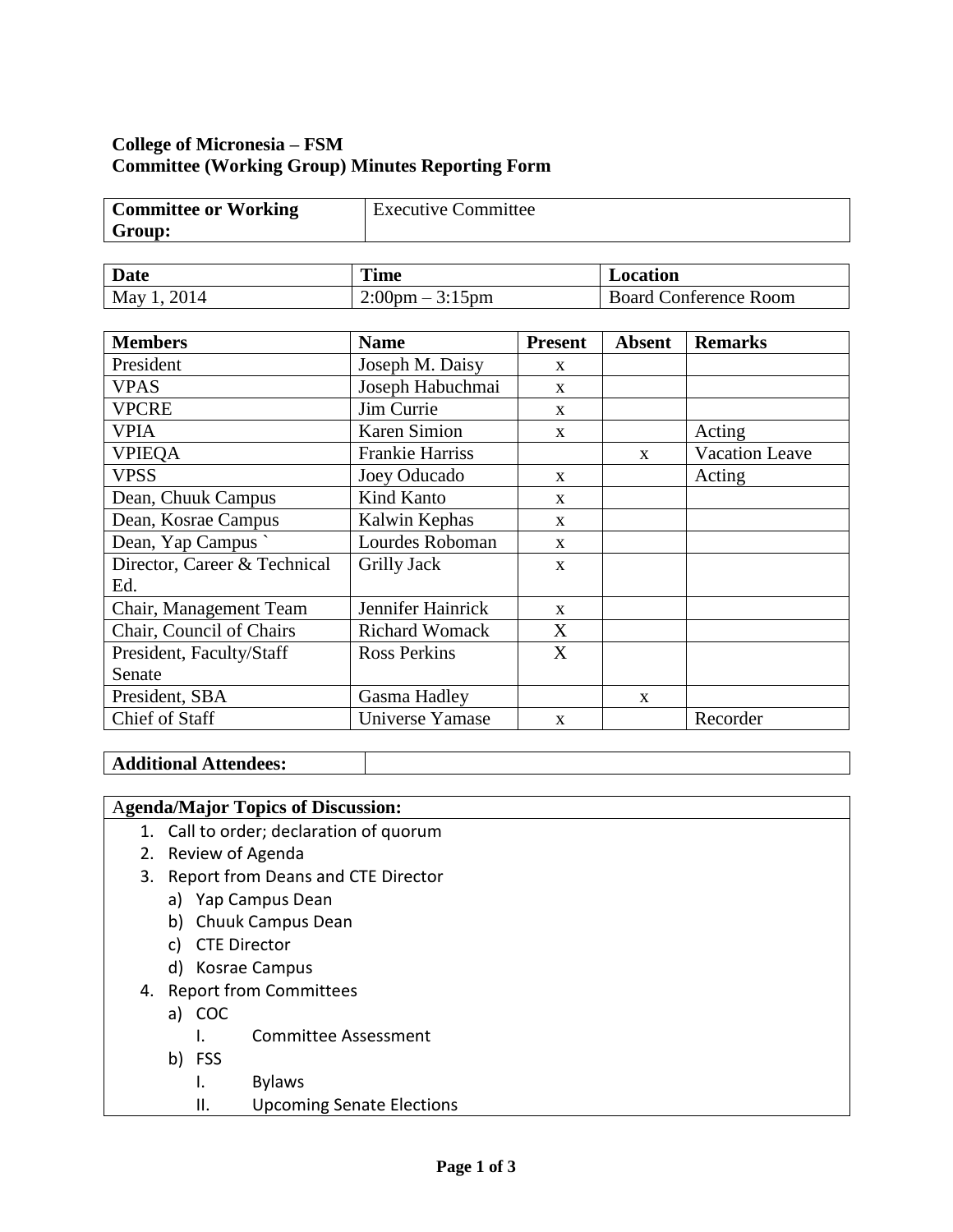#### **Discussion of Agenda/Information Sharing:**

- 1. Call to order; declaration of quorum- Cleared
- 2. Review of Agenda- Cleared
- 3. Report from Deans and CTE Director
	- a) Yap Campus Dean- May 20, 2014 Graduation for both FMI and Yap Campus. Acting VPSS provided guidance to Yap Campus Dean to provide FMI graduation candidates to OARR office to be certified and confirmed. List of graduation candidates will need to be submitted to Acting VPSS to be included in the program. Submission schedule for May 2, 2014.
	- b) Chuuk Campus Dean- Chuuk Campus graduation scheduled for May 15, 2015.
	- c) CTE Director- Incentive Award Day scheduled for May 5, 2014. Details of event will be sent to President.
	- d) Kosrae Campus Dean- Began planning for its campus' Incentive Award Day.
- 4. Report from Committees
	- a) COC
		- I. Committee Assessment- Committees are having difficulty with individual committee as well as the CoC assessment report. Request thatPresident, who is the ex-officio, to participate in the next meeting during the end of May. Request participation from administration in committees not requiring to vote but for expertise and guidance. Recommend in August for officer training for committee officers. There was also discussion of poor attendance from campus representatives.
	- b) FSS
		- I. Bylaws- Bylaws have been updated and it is located on the college's website under "WIKI"
		- II. Senate Elections- Elections happening second week of May 2014.

#### **Comments/Upcoming Meeting Date & Time/Etc.:**

- President of FSS inquired on the budget update. VPAS and President responded with the latest information, which Comptroller did a presentation during Cabinet Meeting on April 25, 2014. Comptroller will look at the cost savings of a direct deposit for the national campus. All campuses except national do direct deposits. Second proposal is to look at one pay period month versus two pay periods a month.
- VPCRE informed about a 2014 summer scholarship of 50 awards of \$250 for courses in agriculture and food production.
- VPCRE reminded campus deans could assign CRE representatives to committees if there is shortage of faculty or staff to committees.

### **Handouts/Documents Referenced:**

 $Max 1, 2014$  Agenda

#### **College Web Site Link:**